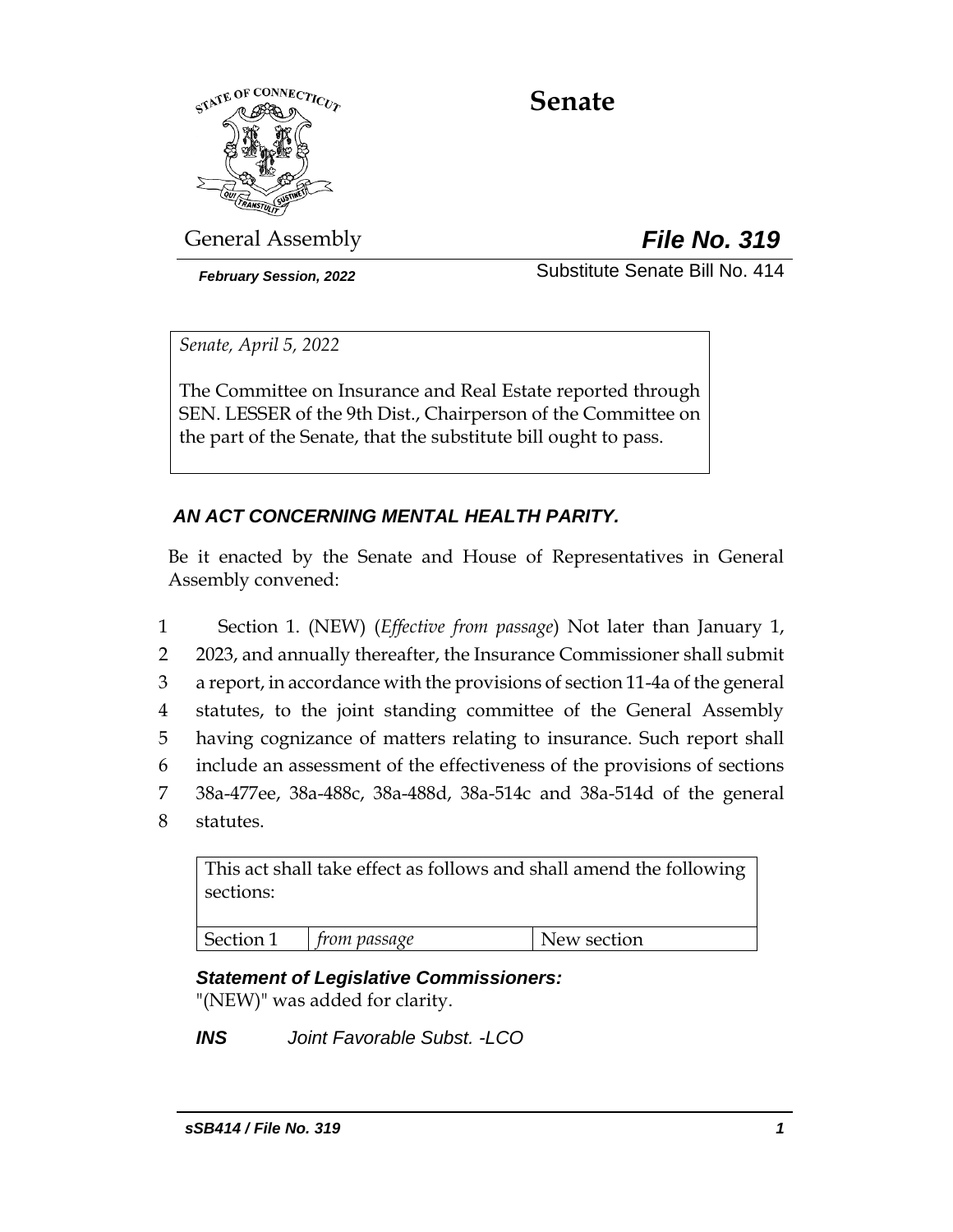*The following Fiscal Impact Statement and Bill Analysis are prepared for the benefit of the members of the General Assembly, solely for purposes of information, summarization and explanation and do not represent the intent of the General Assembly or either chamber thereof for any purpose. In general,*  fiscal impacts are based upon a variety of informational sources, including the analyst's professional *knowledge. Whenever applicable, agency data is consulted as part of the analysis, however final products do not necessarily reflect an assessment from any specific department.*

#### *OFA Fiscal Note*

#### *State Impact:*

| <b>Agency Affected</b> | <b>Fund-Effect</b> | FY 23 \$ | FY 24 \$ |
|------------------------|--------------------|----------|----------|
| Insurance Dept.        | IF - Potential     | Up to    | Up to    |
|                        | Cost               | 75,000   | 75,000   |

Note: IF=Insurance Fund

#### *Municipal Impact:* None

#### *Explanation*

The bill requires the Insurance Commissioner to report by January 1, 2023, and annually thereafter, on the effectiveness of certain state laws and results in a potential cost to the Insurance Fund. Depending on the depth of the analysis, the Insurance Department may need to hire a consultant at a cost of up to \$75,000 annually to complete the report.

#### *The Out Years*

The annualized ongoing fiscal impact identified above would continue into the future subject to inflation and the Insurance Department's need for consultant services.